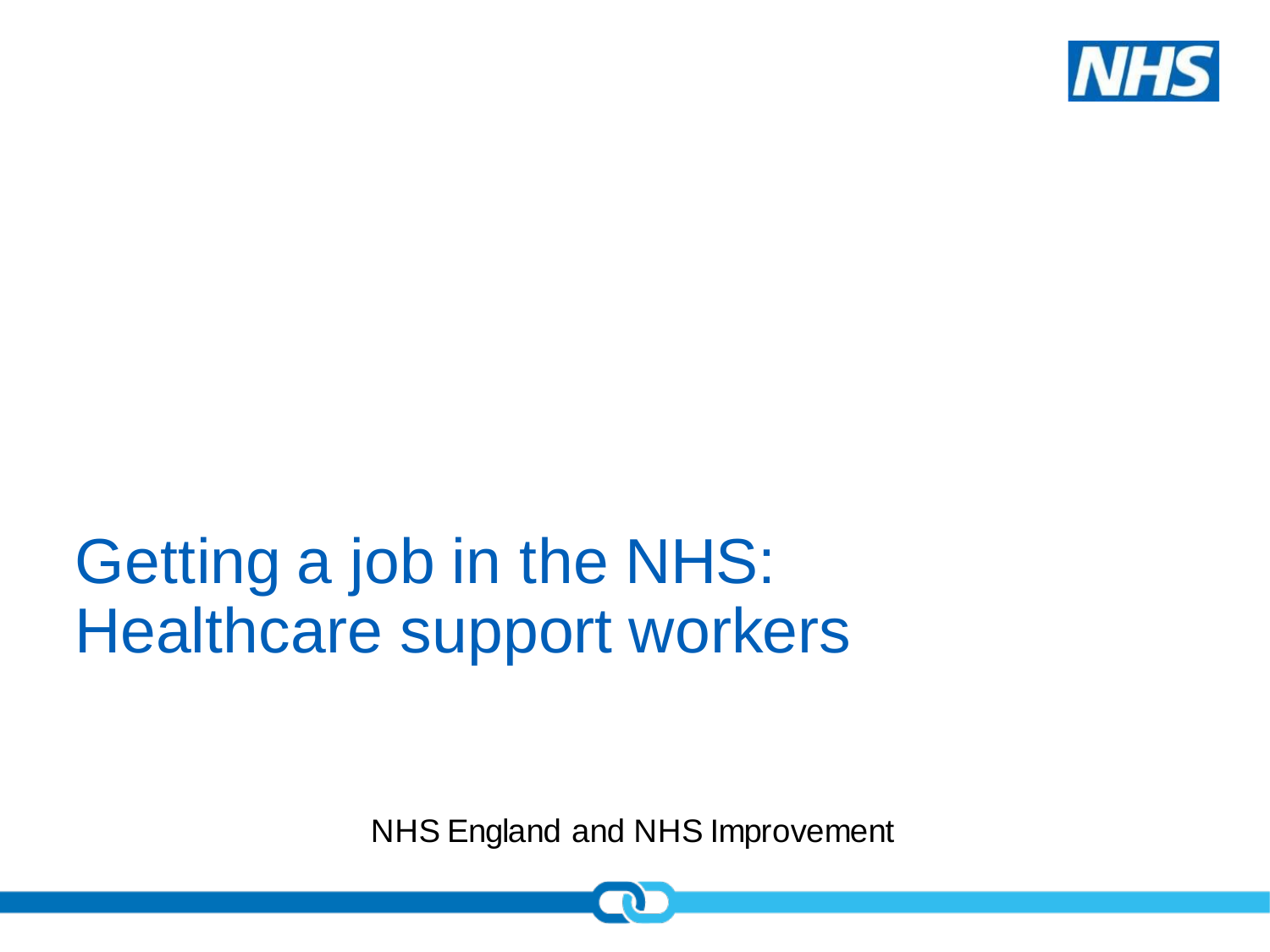

### NHS careers

What do you think of when you think of a career in the NHS? Doctor? Nurse? Pharmacist?

### What about healthcare support worker?

Working as a healthcare support worker in the NHS can be incredibly rewarding.

You'll have the chance to learn new skills and make a difference to patients every day.

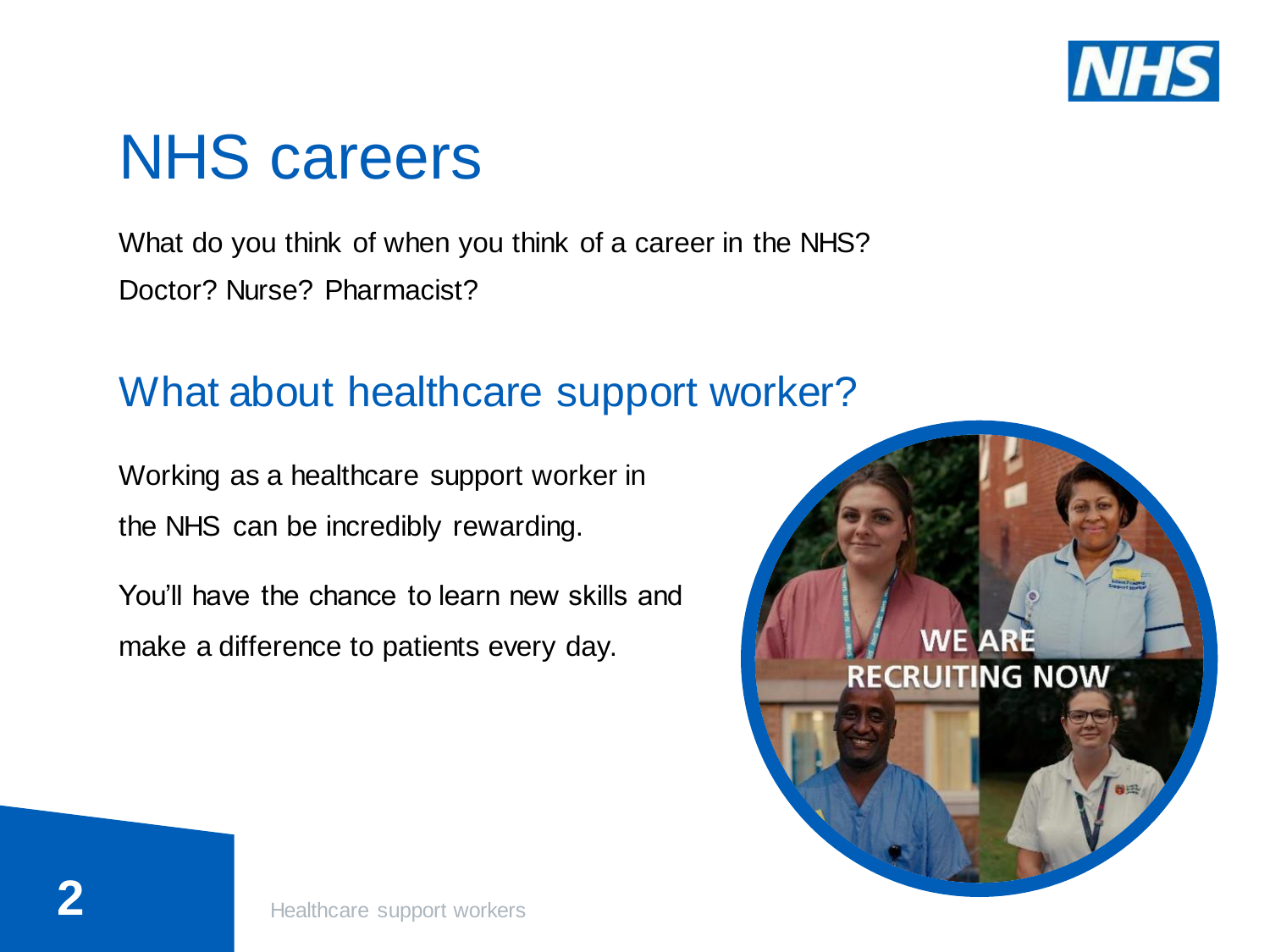

### Take a look at the role…

Take a look at this short film for more information on the healthcare support worker role

Link: Life as a [healthcare support](https://www.youtube.com/embed/Le2WgrTrJ4k?feature=oembed&enablejsapi=1&fs=0)  worker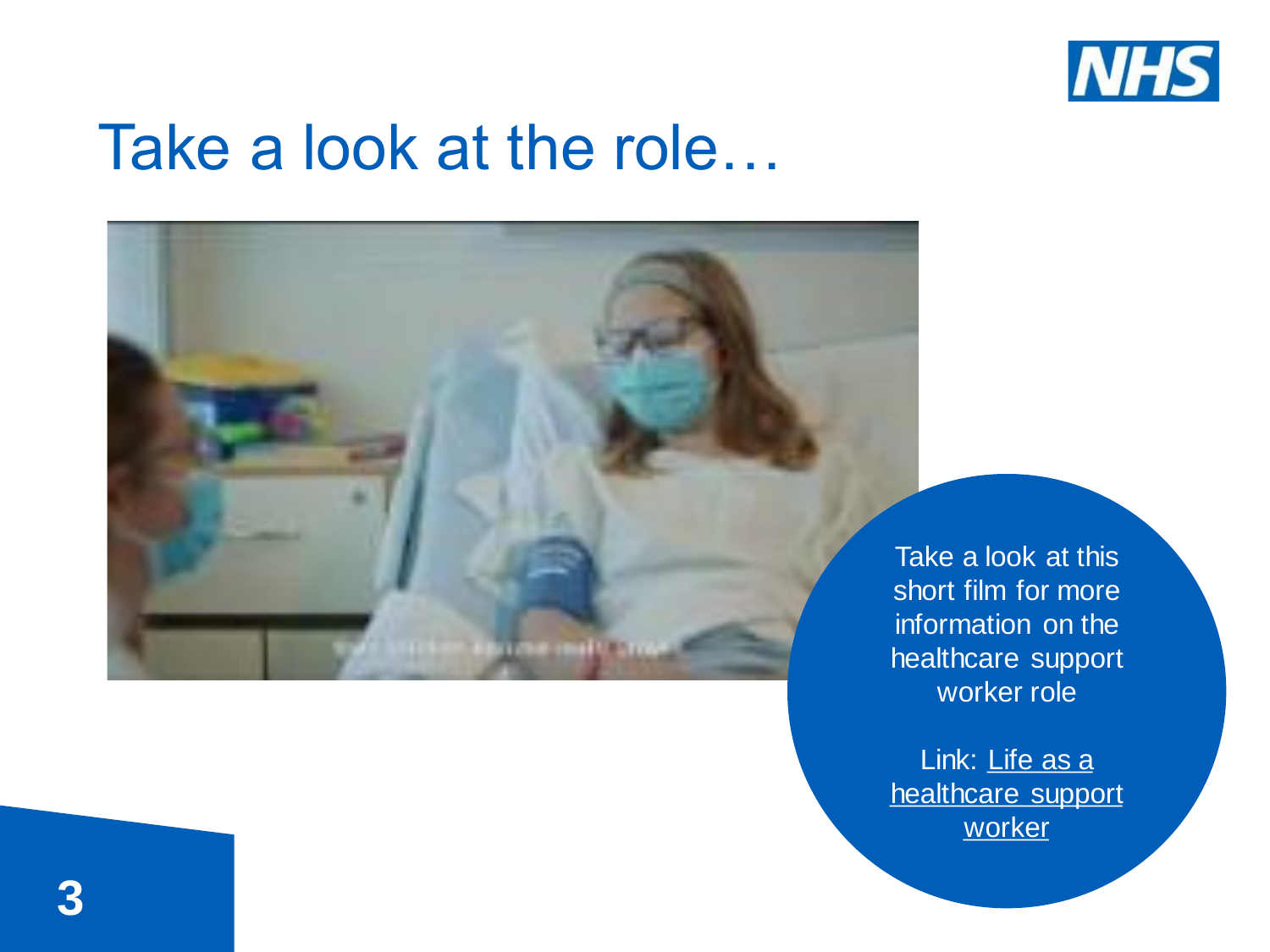

## Where do they work?

Healthcare support workers can work in different places such as hospitals, people's own homes or GP surgeries.



 $\mathbf{4}$ **4**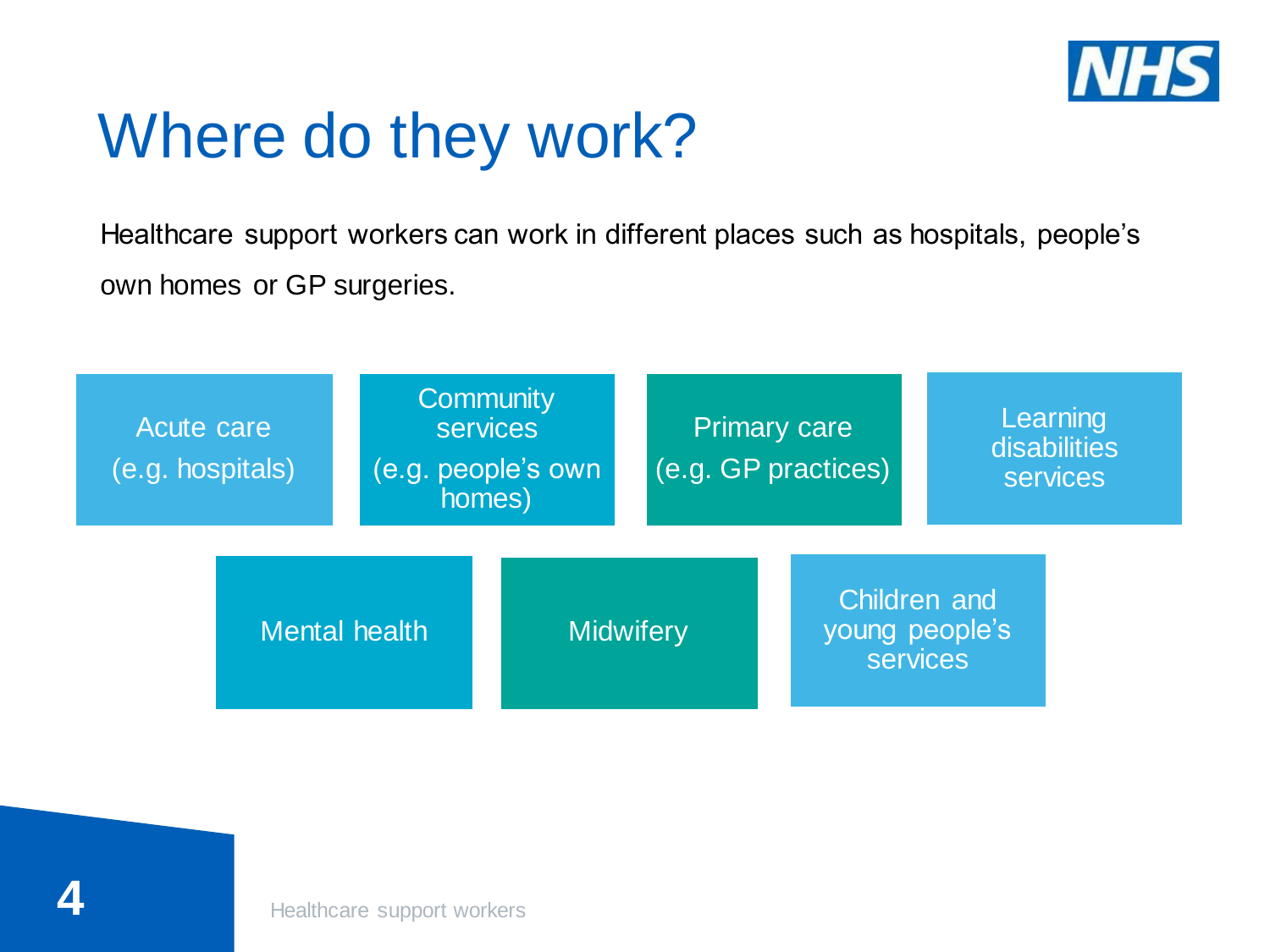

#### **Acute care**

Acute care refers to short–term treatment, usually in a hospital. Healthcare support worker jobs in hospitals are very hands-on. As well as supporting patients' daily activities, like eating, drinking, and washing, you'll collect their blood samples and test swabs. Other tasks might include recording their fluids, taking their temperature, pulse, and blood pressure and keeping all their records up to date.

#### **Community services**

Working in community services sometimes means you'll be working in people's homes. These services support everyone from children and older people, to those living with frailty or chronic conditions. The job varies depending upon where you're based, but it's likely you'll get involved in developing care plans for patients, explaining treatments and educating people about health. You could also be involved in recording patients' progress and helping with hygiene and everyday activities.

 $\mathbf{J}$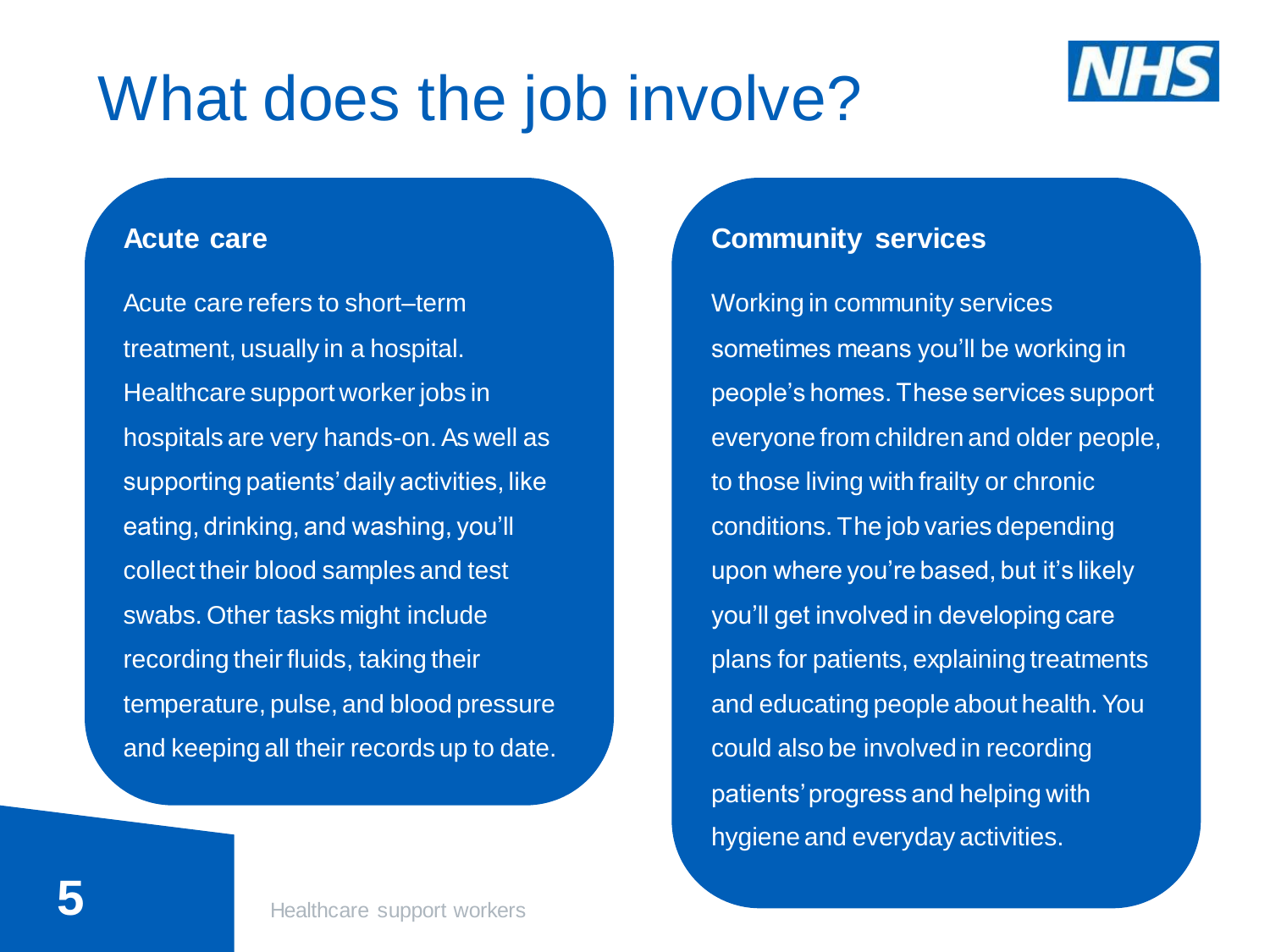

#### **Learning disabilities services**

In this job, you'll be supporting people with a learning disability and/or autism in their daily activities, so they can be as independent as possible. This could involve helping to design care plans, and potentially delivering support within patients' own homes. As a healthcare support worker, you will help support people using these services and their families.

#### **Primary care**

Primary care is often the first point of contact for patients. Your GP, community pharmacy, dentist and optician are good examples, and you can expect a mix of administration and frontline work. You could run health assessments – blood pressure, urine and more – and assist in clinics alongside nurses and other colleagues. You'll also help keep services running smoothly, for example, managing stocks and updating records.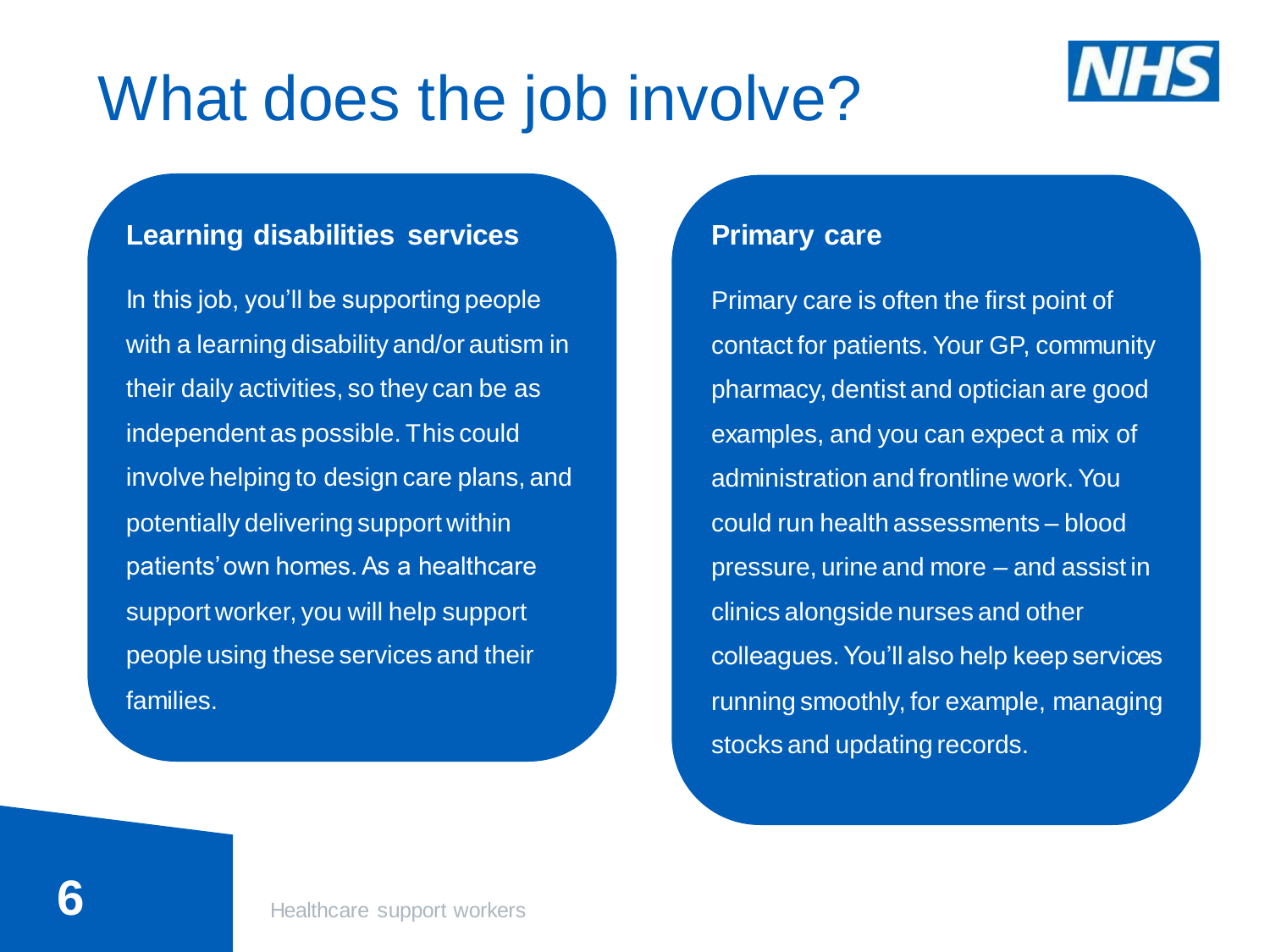

### **Children and young people's services**

You'll undertake lots of different tasks in this job. As well as general patient care, you may be asked to help provide respite or palliative care in a child's home, support mothers in special care baby units, assist with clinics and handle administration tasks like stock taking.

#### **Mental health**

As a healthcare support worker in mental health settings, you'll work with patients, visitors, carers and their families, social services, and other voluntary organisations.

In practice, it's likely you'll help patients with their treatment and recovery. You could also get involved in helping to design care plans in team meetings and prepare risk assessments.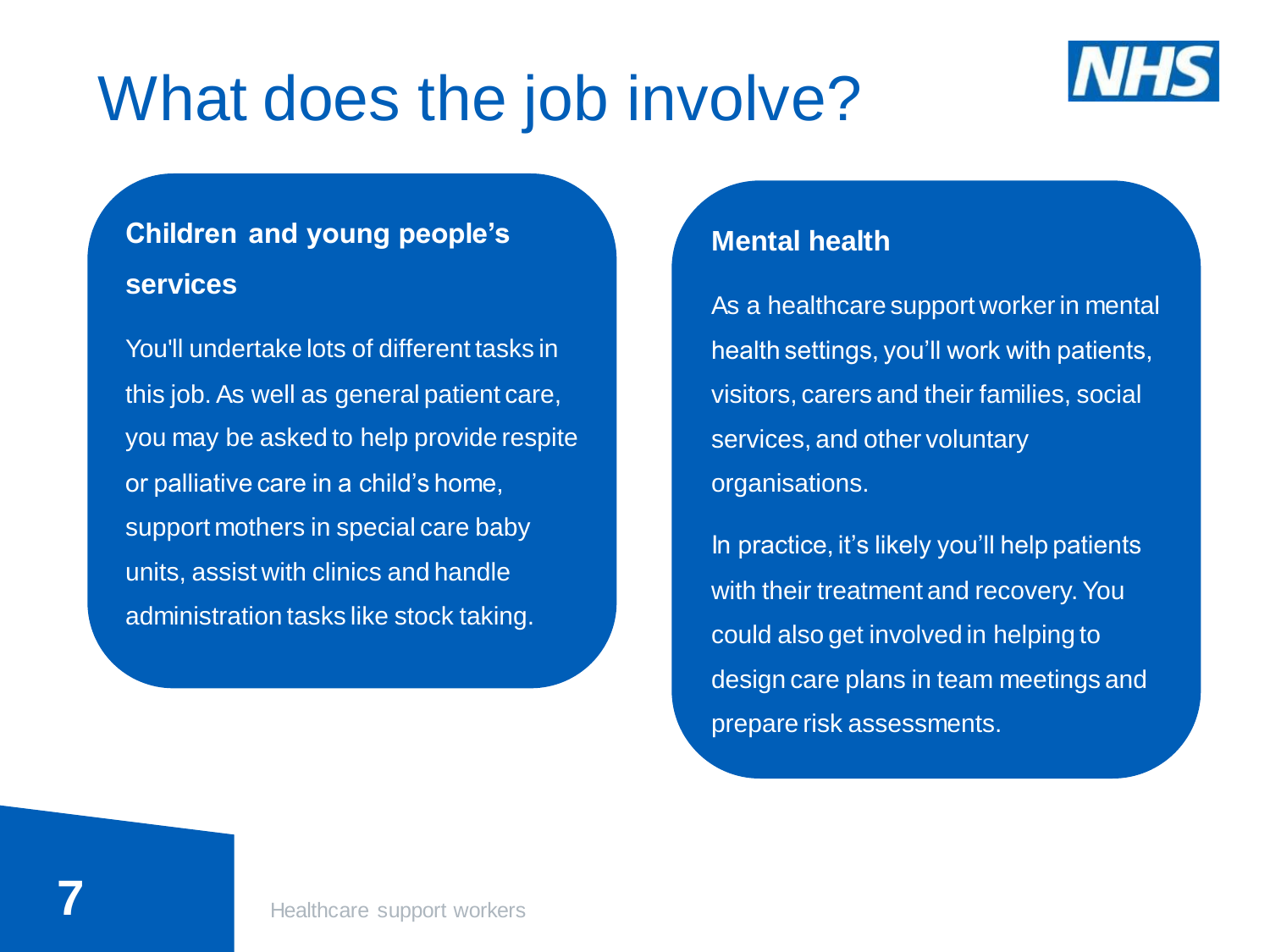

#### **Midwifery**

In this job, you'll fill out documents, manage stocks, prepare patients for clinical examinations and tests, and help them with any hydration and dietary needs.

Over time, you may also start recording blood pressure, temperature, and weight, take bloods from mums and their babies, and even lead antenatal classes.

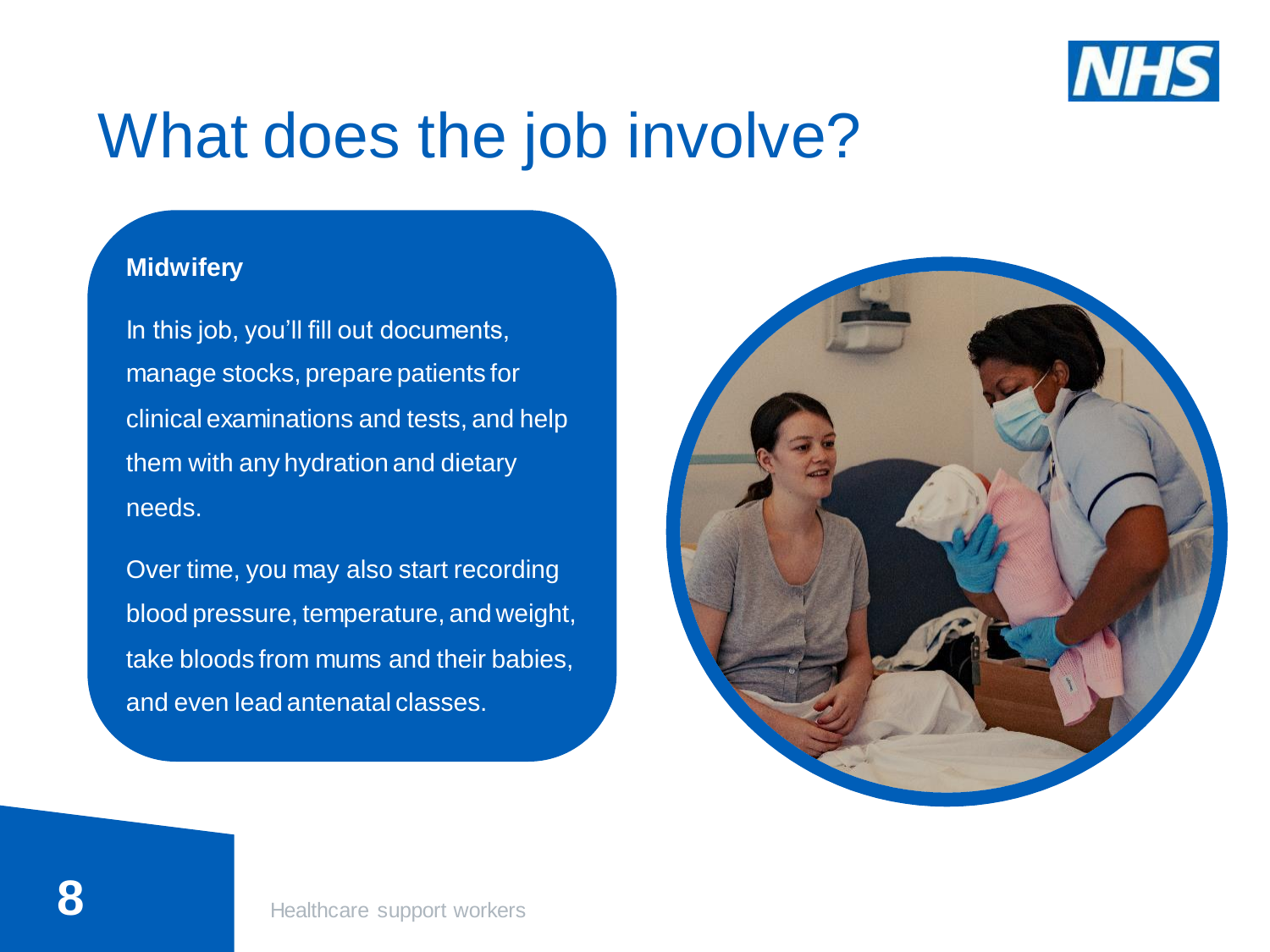### What you need to know



#### **Pay**

Most entry-level healthcare support worker jobs are an NHS Band 2. The salary range is £18,546 to £19,918 (plus high cost area supplements where applicable).

Healthcare support workers may also receive unsocial hours payments and have the option to earn more by working extra hours through the staff bank.

#### **Entry requirements and training**

For most healthcare support worker jobs, you don't need to have worked in any healthcare jobs before. You will need good English and maths skills and you must have the right to work in the UK.

You'll be given training when you start the job. In most jobs, you'll work towards completing the Care Certificate. This is a set of standards and skills that people who are new to healthcare must learn to help them to look after patients well.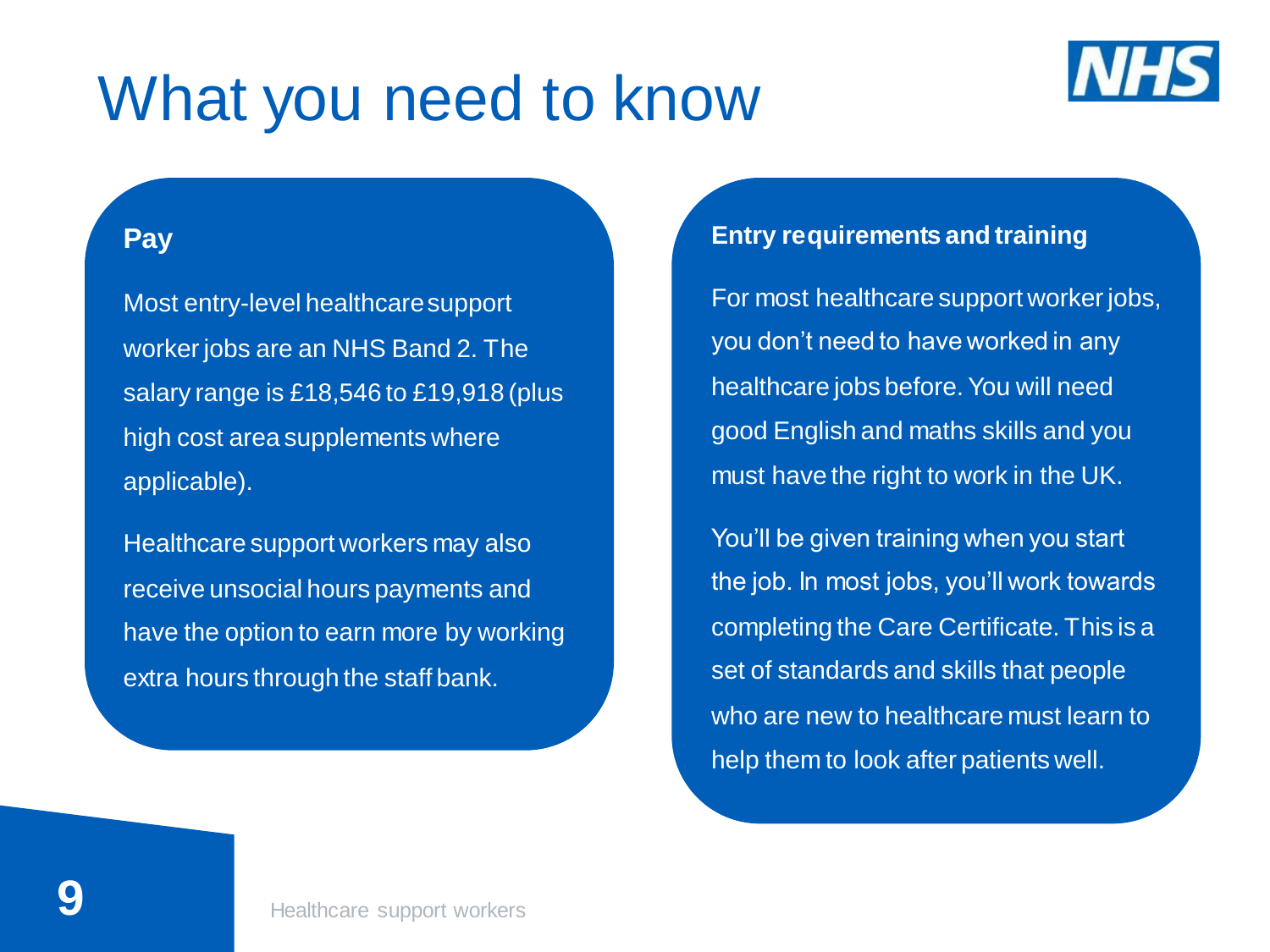

### Working for us

We recruit people based on the values they have. Any skills you've learnt in school, volunteering or other jobs can help you in this job.

We want people who have the skills to do the job. These skills include:

| <b>Proactive</b>                      | Enjoy meeting<br>different people |                 | Caring and kind |                                  | Like every day<br>to be different |
|---------------------------------------|-----------------------------------|-----------------|-----------------|----------------------------------|-----------------------------------|
| Able to follow<br><b>instructions</b> |                                   | <b>Friendly</b> |                 | Good at thinking<br>on your feet |                                   |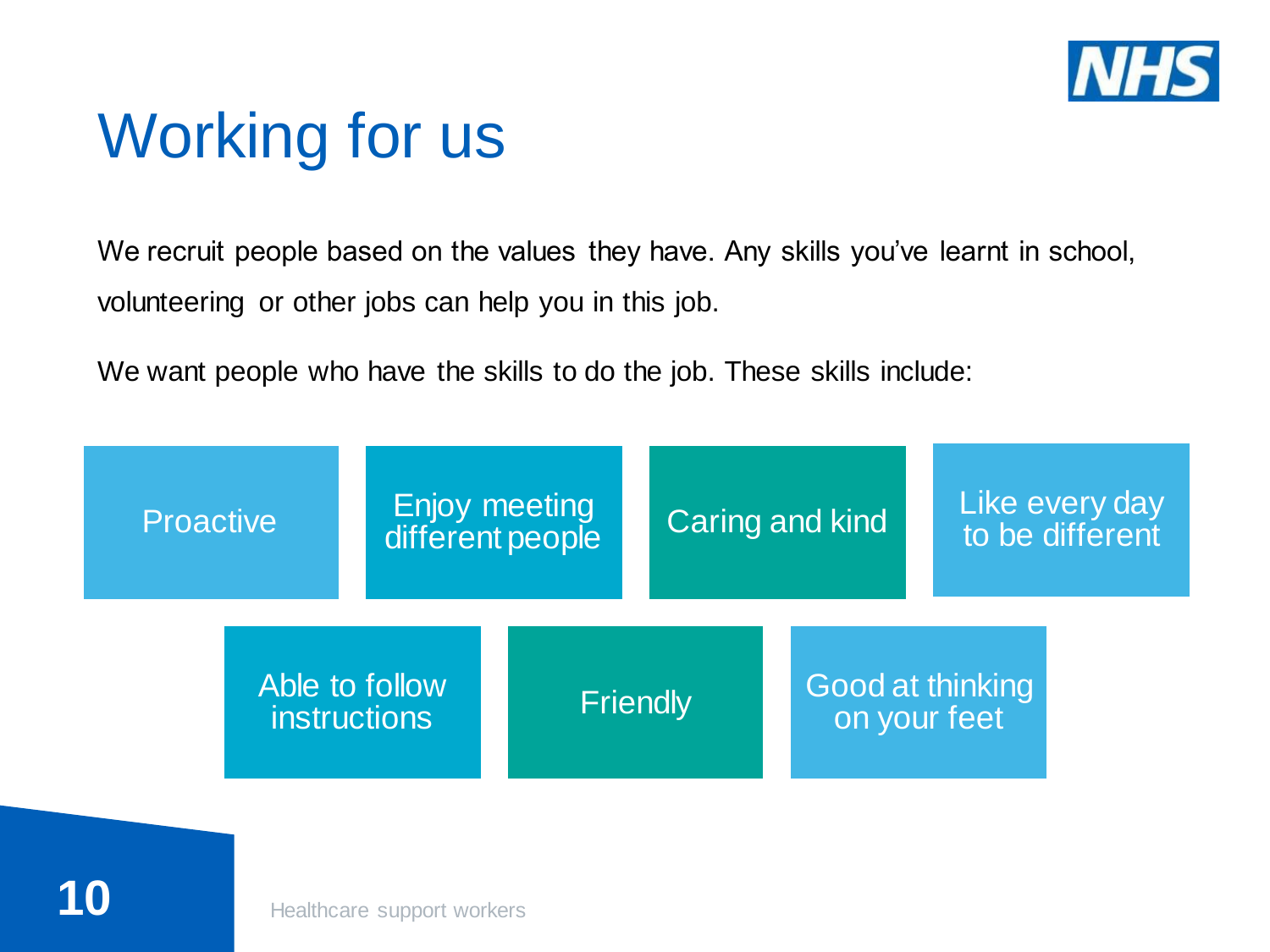

### What values are important to us



These values make up the NHS constitution. We want to make sure that the people who work for us have these important values. If you want to find out what work experience, volunteering, or other jobs will help you to demonstrate these values, you can take a quick test on the [Health Careers website.](http://www.healthcareers.nhs.uk/working-health/working-nhs/nhs-constitution)

Healthcare support workers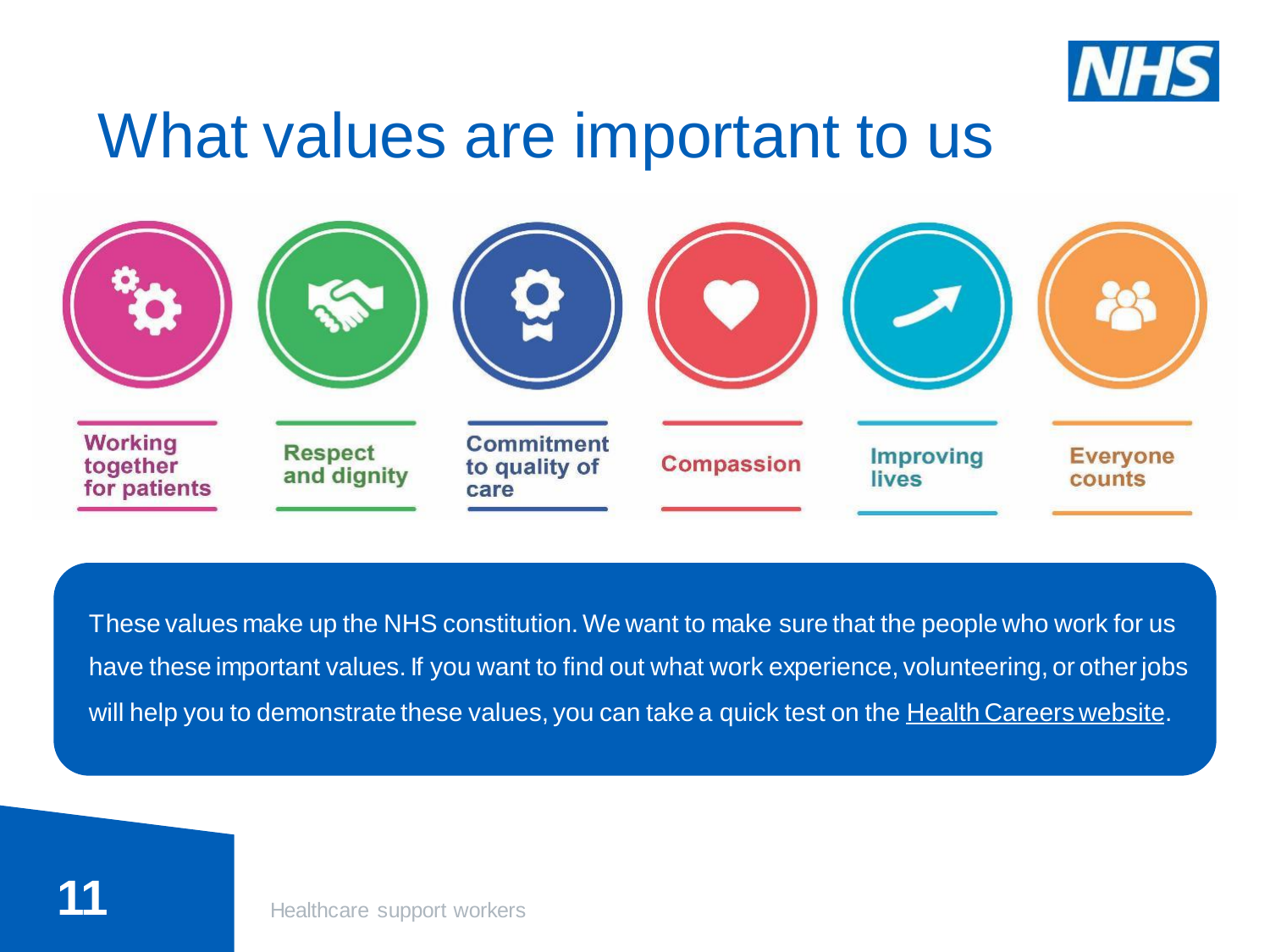

### What skills will you learn?

We will help you to learn skills which you can use in other jobs or in your every day life.



Take a look at the **Healthcare support worker learning** and development roadmap to learn about the many ways healthcare support workers can learn and develop.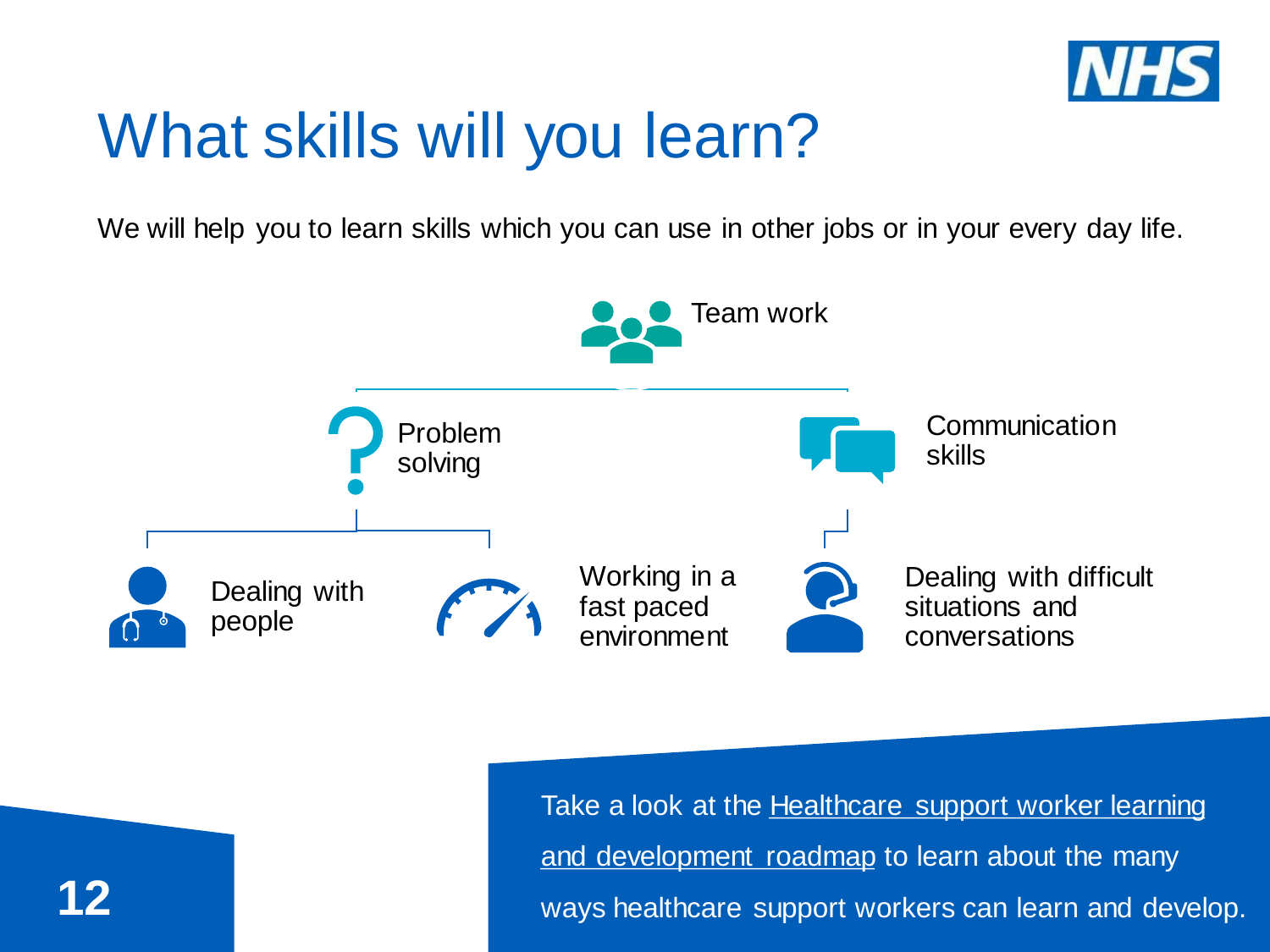

### What kind of things do healthcare support workers do?

There are lots of ways healthcare support worker can do good work for patients and learn new skills at the same time.

Lots of healthcare support workers go on to do other jobs in the NHS. We will support you to develop in your job, and we will support you to move into other jobs if you want to. This could include things like becoming a nursing associate or registered nurse or midwife.

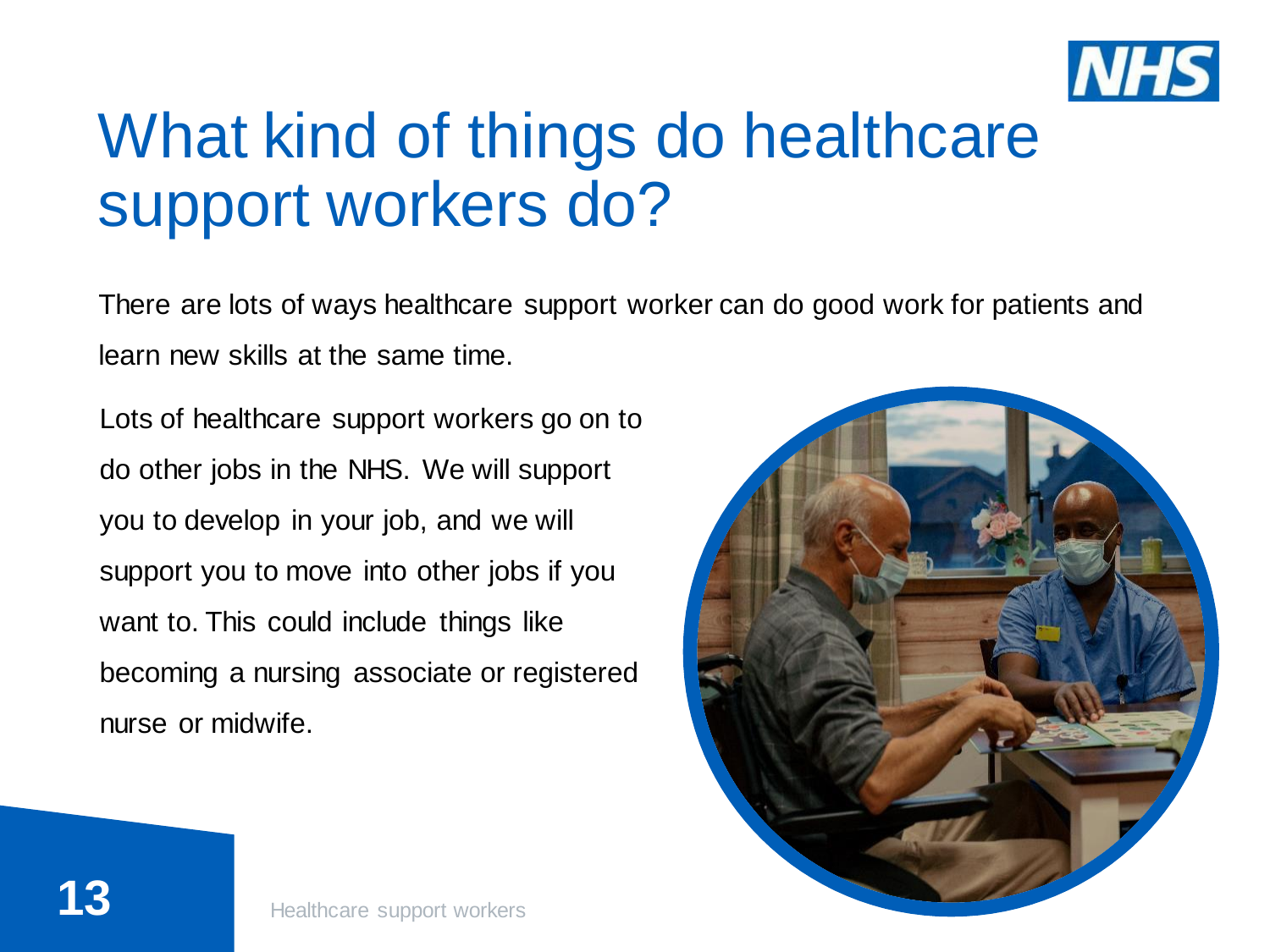

### Where can the job take you?

**Nursing Associate Apprenticeship (2 years)** 

As an apprentice, you'll work for an NHS trust while training to become a nursing associate.

**Direct entry nursing associate (2 years)** 

You apply directly to a university to study as a nursing associate.

**Registered Nurse or Midwifery Degree Apprenticeship (4 years)** 

You study a university degree to become a registered nurse alongside working.

**Undergraduate Registered Nurse or Midwifery Degree**

**(3 years)** 

You apply directly for a university degree to become a registered nurse.

**Shortened Registered Nurse Degree Apprenticeship (2 years)** If you decide to, you can top-up your nursing associate degree to become a registered nurse





Registered nurse or midwife

Healthcare support workers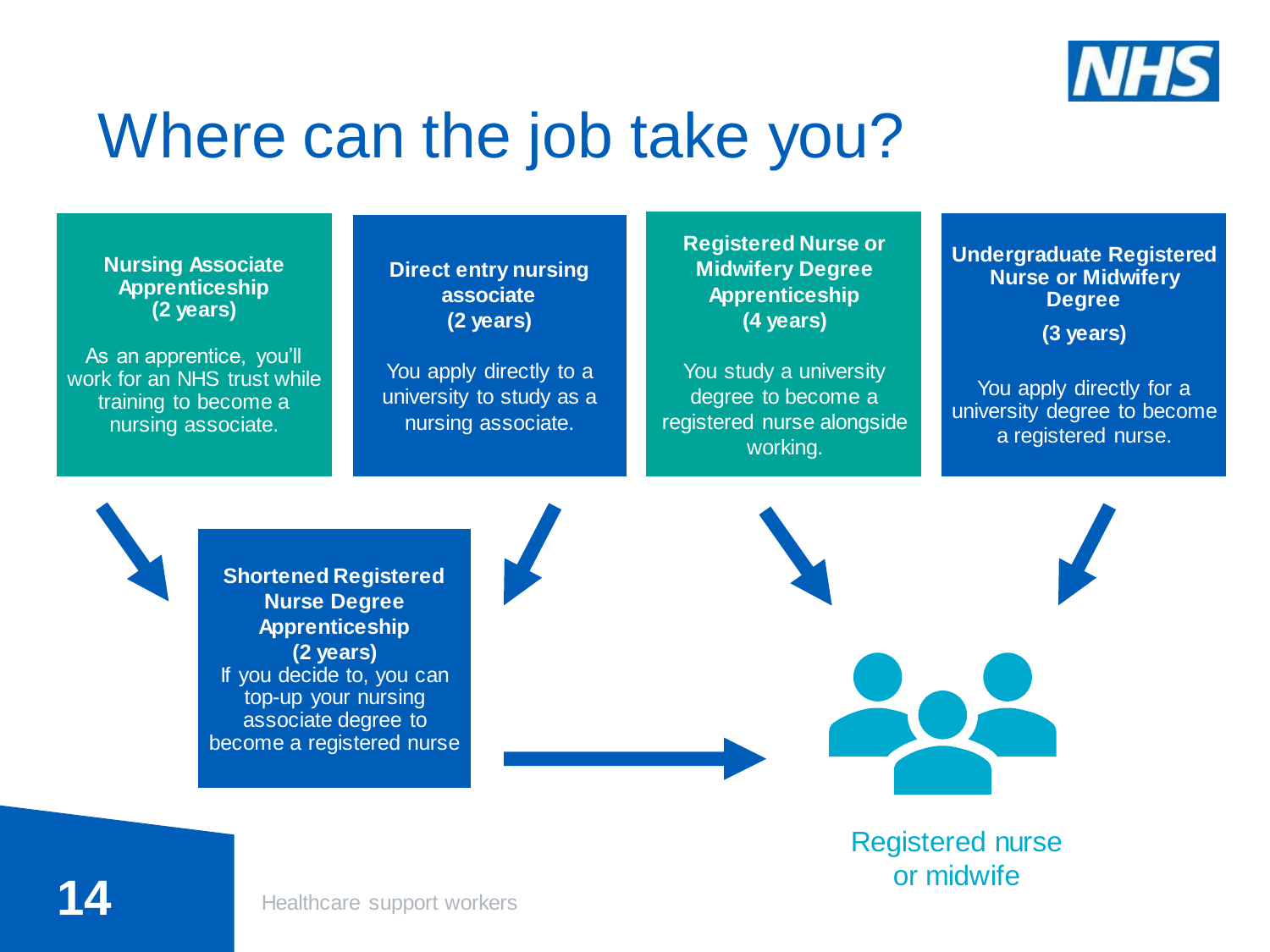

# Why work for the NHS?

The NHS is an incredibly rewarding place to work. You have the opportunity to make a real difference to patients, their families, and our communities. There are many reasons to begin a career in the NHS. Some of these include:

- No two days are ever the same.
- A good wage and benefits.
- Working with lots of people who want to look after people as well.
- Good training to learn new skills and support to move into different jobs if you want to.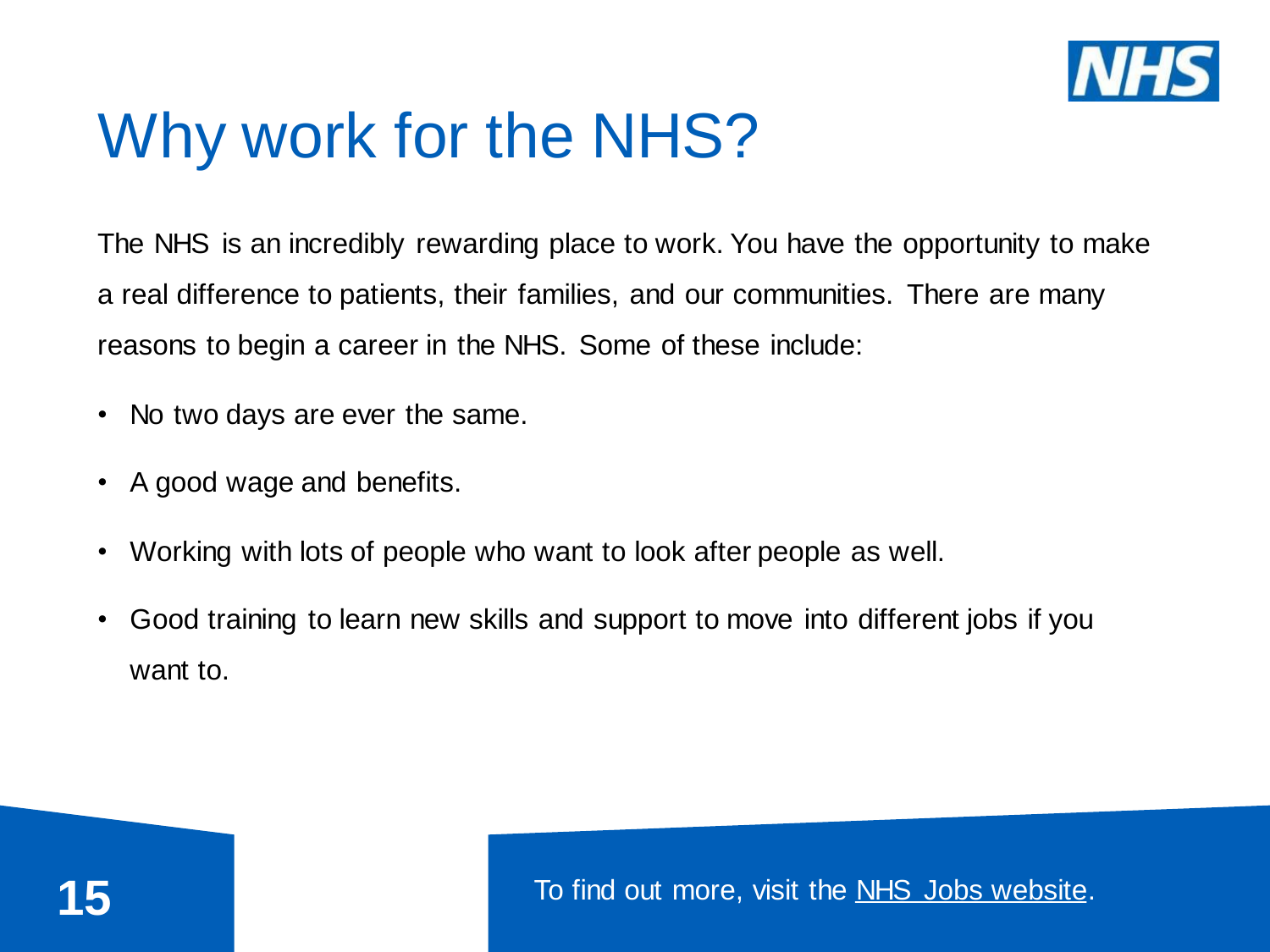

# What do healthcare support workers say?

#### Chloe, healthcare assistant

After volunteering at my local hospital, I decided to apply for a job as a healthcare assistant. I was worried because I had no experience and I didn't go to university, but that didn't matter.

I think this is the most rewarding job you could ever have. I'm now planning to do a Level 3 Apprenticeship and I'd love to become a nurse or paramedic. I've realised how many opportunities there are working for the NHS.

95

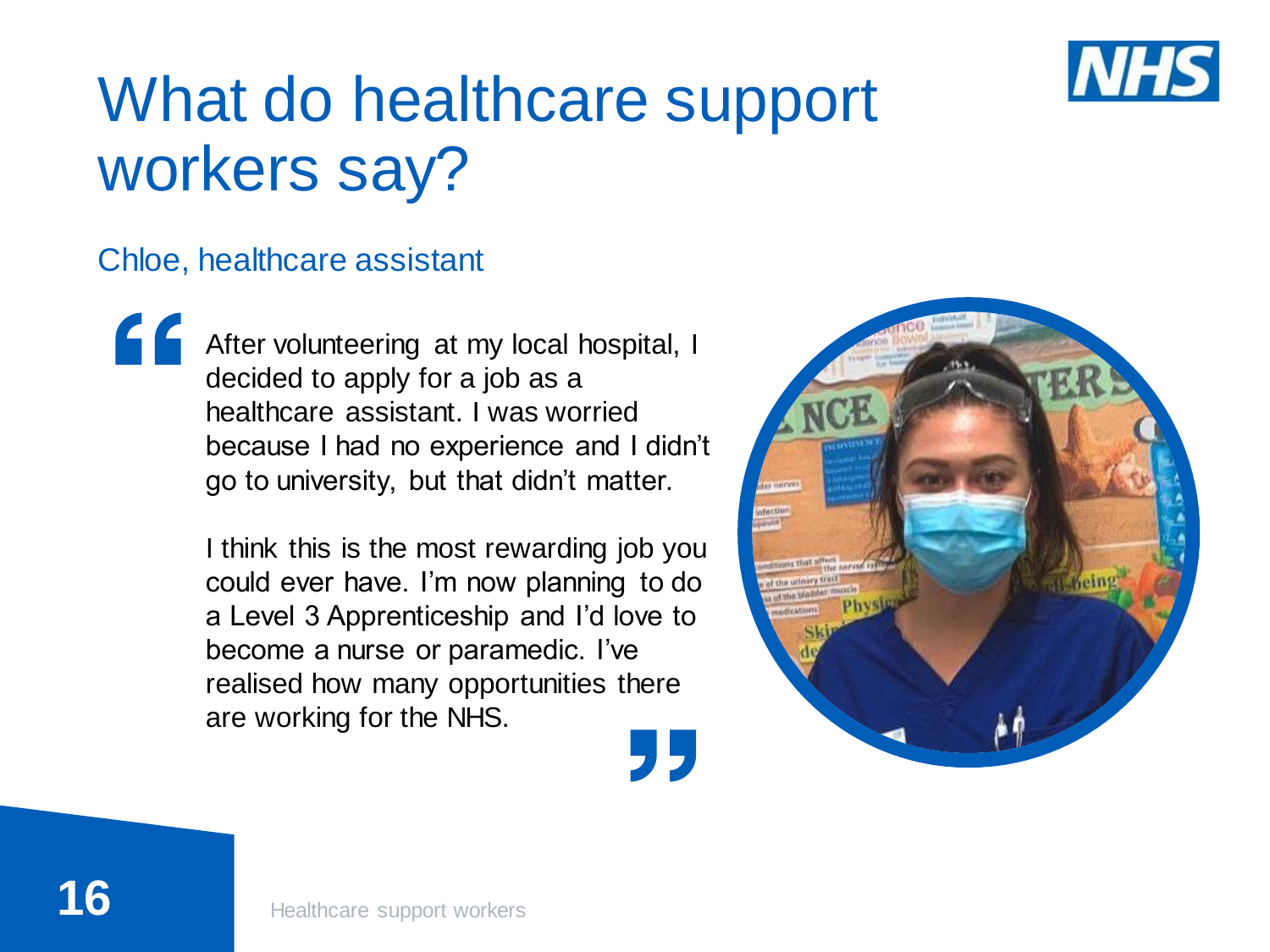

### What do healthcare support workers say?

#### Jerome, Senior healthcare support worker

For people thinking about starting in a healthcare support worker job, I'd say if you're willing to work to the best of your ability, learn new skills daily and feel proud of the work you carry out then come and join the best team in the world – the NHS!

> This job is valuable both to patients and other members of the multidisciplinary team, and the most rewarding job I have ever had.

> > "